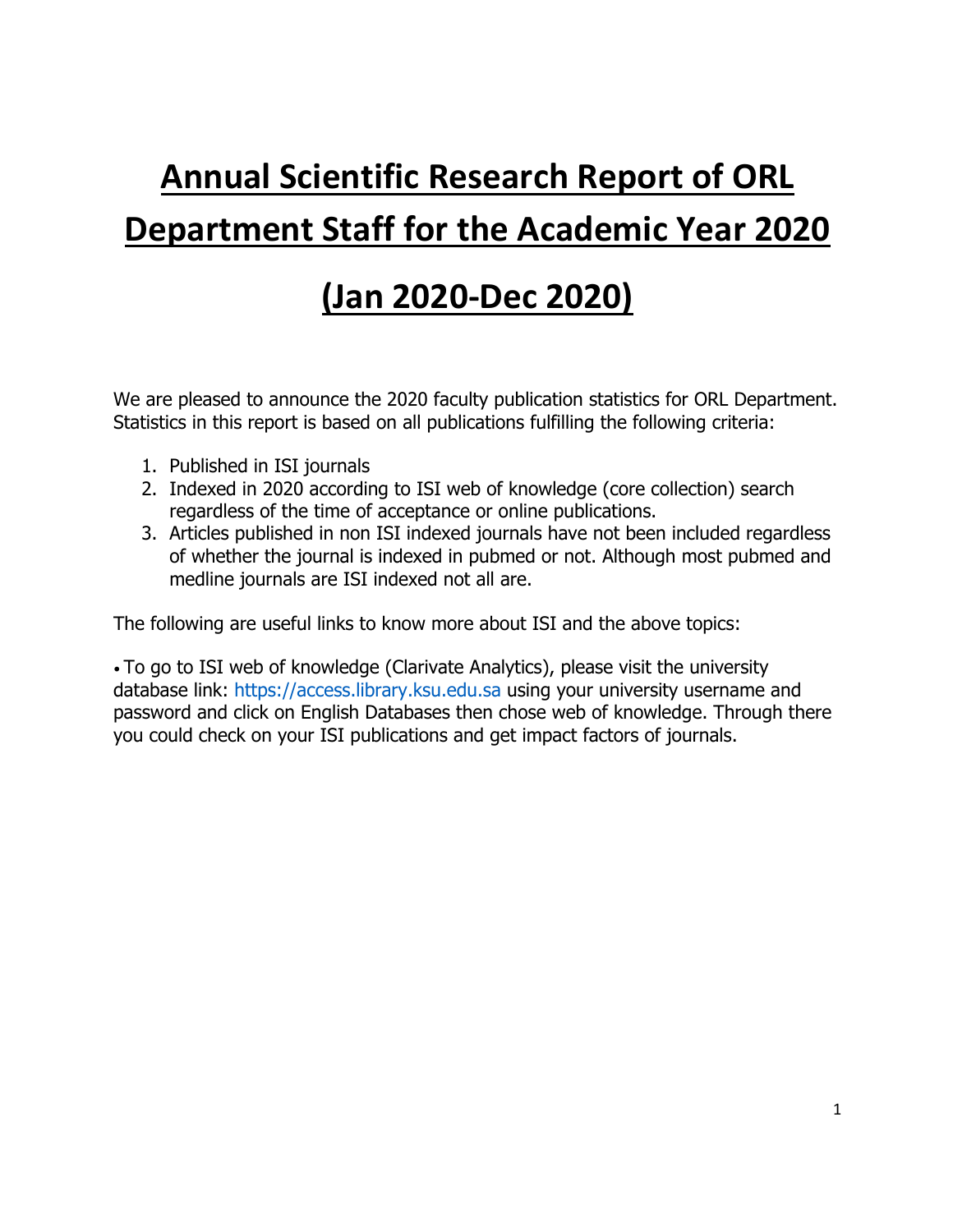#### *Annual Scientific Research Report for ORL Department Staff for the Academic year 2020 (Jan 2020- Dec 2020)*

| <b>Rank</b>    | <b>Name</b>           | # of publications |
|----------------|-----------------------|-------------------|
| 1              | Farid Alzhrani        | 10                |
| $\overline{2}$ | Abdulrahman Al Sanosi | 9                 |
| 3              | Alsaleh, Saad         | 8                 |
| 4              | Almuhawas F           | $\overline{7}$    |
| 5              | Alromaih, Saud        | 6                 |
| 6              | Abdulrahman Hagr      | 5                 |
| 7              | Al-Qahtani KH,        | 5                 |
| 8              | AHMAD ALROQI          | 5                 |
| 9              | Aloulah, Mohammad     | 4                 |
| 10             | Salman F. Alhabib     | 3                 |
| 11             | Aldhahri, Saleh F.    | 3                 |
| 12             | Alammar, Ahmed        | 3                 |
| 13             | Samir Bafaqeeh        | $\overline{2}$    |
| 14             | <b>Tamer Mesallam</b> | $\overline{2}$    |
| 15             | Alessa, Mohammed      | $\overline{2}$    |
| 16             | Alarfaj, Ahmed M.     | $\overline{2}$    |
| 17             | Farahat M             | $\mathbf{1}$      |
| 18             | Abdullah Aljasser*    | $\mathbf{1}$      |
| 19             | Bukhari, Manal        | $\mathbf{1}$      |
| 20             | Alharethy, Sami       | $\mathbf{1}$      |
| 21             | Aldosari, Badi F.     | $\mathbf{1}$      |
| 22             | Bin-Manie, Manal      | $\mathbf{1}$      |
| 23             | Murad O Al-Momani     | $\mathbf{1}$      |

#### **1- ISI already published articles in 2020 (Rank according to Number of publications)**

*\*Consultant/non-faculty staff*

| <b>Total ISI Published Articles (by staff):</b>   | 82 |
|---------------------------------------------------|----|
| <b>Total ISI Published Articles (by article):</b> | 50 |
| <b>Excluding shared articles</b>                  |    |
| <b>Total Faculty Staff Involved in Research:</b>  | 22 |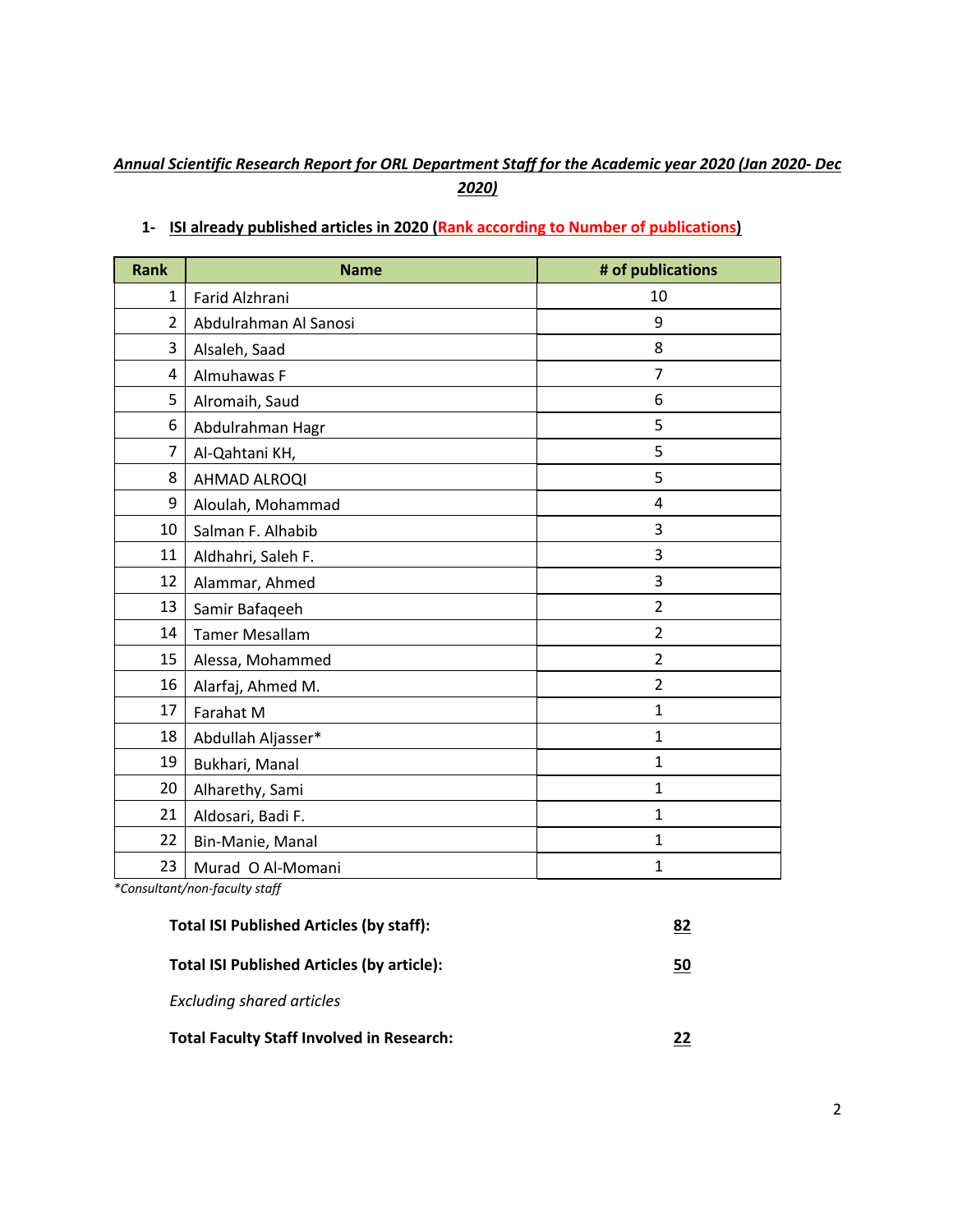| <b>Rank</b>    | <b>Name</b>       | <b>Cumulative IF</b> |
|----------------|-------------------|----------------------|
| $\mathbf{1}$   | Farid Al Zahrani  | 14                   |
| $\overline{2}$ | Alsanosi, A       | 10.5                 |
| 3              | Alromaih, Saud    | 9.37                 |
| 4              | Alsaleh, Saad     | 8.14                 |
| 5              | Fida Almuhawas    | 7.89                 |
| 6              | Hagr, AA          | 5.65                 |
| $\overline{7}$ | Alammar, Ahmed    | 4.73                 |
| 8              | Alroqi, Ahmad     | 4.37                 |
| 9              | Al-Qahtani, KH    | 4.23                 |
| 10             | Alessa, Mohammed  | 4.01                 |
| 11             | Salman Alhabib    | 3.91                 |
| 12             | Aloulah, Mohammad | 3.88                 |
| 13             | Mesallam, TA      | 2.91                 |
| 14             | Alharethy, Sami   | 2.16                 |
| 15             | Murad O Al-Momani | 2.16                 |
| 16             | Alarfaj, Ahmed    | 1.64                 |
| 17             | Manal Bin-Manie   | 1.41                 |
| 18             | Sameer Bafaqeeh   | 1.2                  |
| 19             | Farahat M         | 1.1                  |
| 20             | Al-Dhahri, S      | 0.92                 |
| 21             | Aljasser, A*      | 0.86                 |
| 22             | Bukhari, Manal    | 0.86                 |
| 23             | Aldosari, Badi F. | 0.75                 |

#### **2- ISI already published articles in 2020 (Rank according to Cumulative IF)**

*\*Consultant/non-faculty staff*

| <b>Total Cumulative IF:</b>      | 95.24 |
|----------------------------------|-------|
| <b>Total Cumulative IF:</b>      | 63.48 |
| <b>Excluding shared articles</b> |       |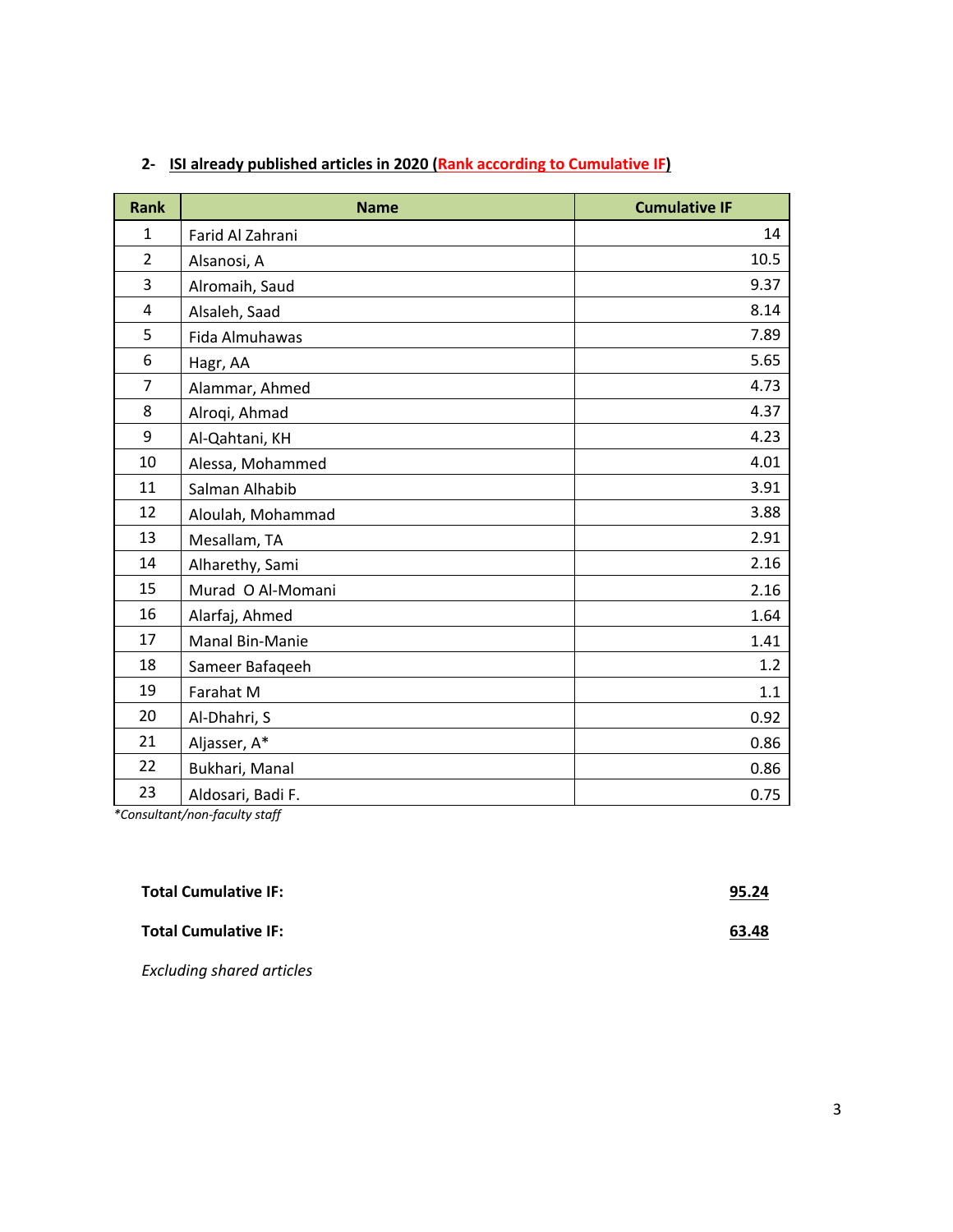| <b>Rank</b>             | <b>Name</b>                | <b>Cumulative citation counts</b> |
|-------------------------|----------------------------|-----------------------------------|
| $\mathbf{1}$            | Aldhahri, Saleh            | 8155                              |
| $\overline{2}$          | Mesallam, Tamer            | 527                               |
| 3                       | Malki, Khalid H.           | 438                               |
| $\overline{\mathbf{4}}$ | Farahat, Mohamed           | 413                               |
| 5                       | Hagr, Abdulrahman          | 319                               |
| 6                       | Al-Qahtani, Khalid Hussain | 259                               |
| $\overline{7}$          | Al-Mazrou, Khalid          | 238                               |
| 8                       | Alsaleh, Saad              | 233                               |
| 9                       | Sameer Bafaqeeh            | 221                               |
| 10                      | Al-Dousary, Surayie        | 209                               |
| 11                      | Aloulah, Mohammed          | 169                               |
| 12                      | Al Anazy, Fatma            | 156                               |
| 13                      | Bukhari, Manal             | 145                               |
| 14                      | Alammar, Ahmed             | 97                                |
| 15                      | Al-Momani, Murad O         | 93                                |
| 16                      | Alharethy, Sami            | 85                                |
| 17                      | Alhabib, Salman F.         | 62                                |
| 18                      | Alessa, Mohammed           | 55                                |
| 19                      | AHMED AL ARFAJ             | 47                                |
| 20                      | Alzhrani, Farid            | 45                                |
| 21                      | Alsanosi, Abdulrahman      | 39                                |
| 22                      | Alromaih, Saud             | 27                                |
| 23                      | Almuhawas, Fida            | 18                                |
| 24                      | Aljasser, Abdullah*        | 16                                |
| 25                      | Obeid, Amani A.*           | 15                                |
| 26                      | ZAKZOUK, Abdulmajeed       | 10                                |
| 27                      | Al Ballaa, Abdulaziz       | 6                                 |
| 28                      | Bin-Manie, Manal           | $\overline{\mathbf{4}}$           |
| 29                      | Aldousari badi             | 4                                 |
| 30                      | Alroqi, Ahmad              | $\overline{2}$                    |
| 31                      | Almohizea, Moahmmed I.*    | $\mathbf{1}$                      |

*3-* **Citation counts as of 2020 (Rank according to the total cites/staff as of 2020)** *Obtained from Scopus database*

*\*Consultant/non-faculty staff*

**Total Citation counts: 12108**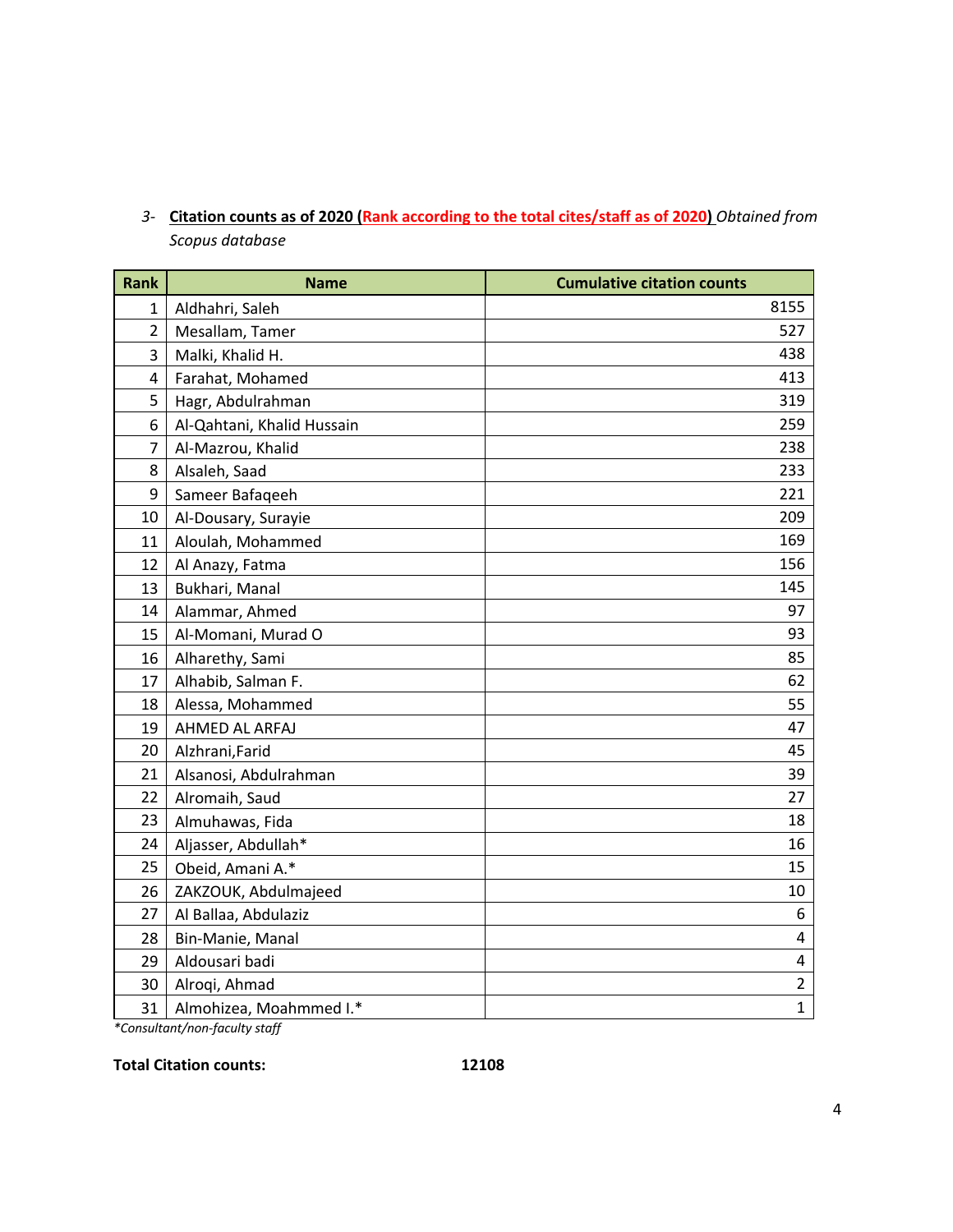| 4- H Index as of 2020 (Rank according to h Index/staff as of 2020) Obtained from Scopus |  |  |  |
|-----------------------------------------------------------------------------------------|--|--|--|
| database                                                                                |  |  |  |

| <b>Rank</b>    | <b>Name</b>                | h Index        |
|----------------|----------------------------|----------------|
| 1              | Mesallam, Tamer            | 14             |
| $\overline{2}$ | Farahat, Mohamed           | 13             |
| 3              | Malki, Khalid H.           | 12             |
| 4              | Hagr, Abdulrahman          | 11             |
| 5              | Al-Mazrou, Khalid          | 10             |
| 6              | Al-Qahtani, Khalid Hussain | 9              |
| $\overline{7}$ | Sameer Bafageeh            | 9              |
| 8              | Al-Dousary, Surayie        | 9              |
| 9              | Al Anazy, Fatma            | 8              |
| 10             | Alammar, Ahmed             | 8              |
| 11             | Aldhahri, Saleh            | $\overline{7}$ |
| 12             | Bukhari, Manal             | $\overline{7}$ |
| 13             | Al-Momani, Murad O         | $\overline{7}$ |
| 14             | Alsaleh, Saad              | 6              |
| 15             | Alharethy, Sami            | 5              |
| 16             | AHMED AL ARFAJ             | 5              |
| 17             | Alessa, Mohammed           | 5              |
| 18             | Alsanosi, Abdulrahman      | 4              |
| 19             | Alzhrani, Farid            | $\pmb{4}$      |
| 20             | Alromaih, Saud             | 3              |
| 21             | Aljasser, Abdullah*        | 3              |
| 22             | Alhabib, Salman F.         | $\overline{2}$ |
| 23             | Almuhawas, Fida            | $\overline{2}$ |
| 24             | ZAKZOUK, Abdulmajeed       | $\overline{2}$ |
| 25             | Al Ballaa, Abdulaziz       | $\overline{2}$ |
| 26             | Obeid, Amani A.*           | $\overline{2}$ |
| 27             | Aloulah, Mohammed          | $\overline{2}$ |
| 28             | Almohizea, Moahmmed I.*    | $\mathbf{1}$   |
| 29             | aldosari, badi             | $\mathbf{1}$   |
| 30             | Alroqi, Ahmad              | $\mathbf 1$    |
| 31             | Bin-Manie, Manal           | $\mathbf{1}$   |

*\*Consultant/non-faculty staff*

**Total H-Index: 175**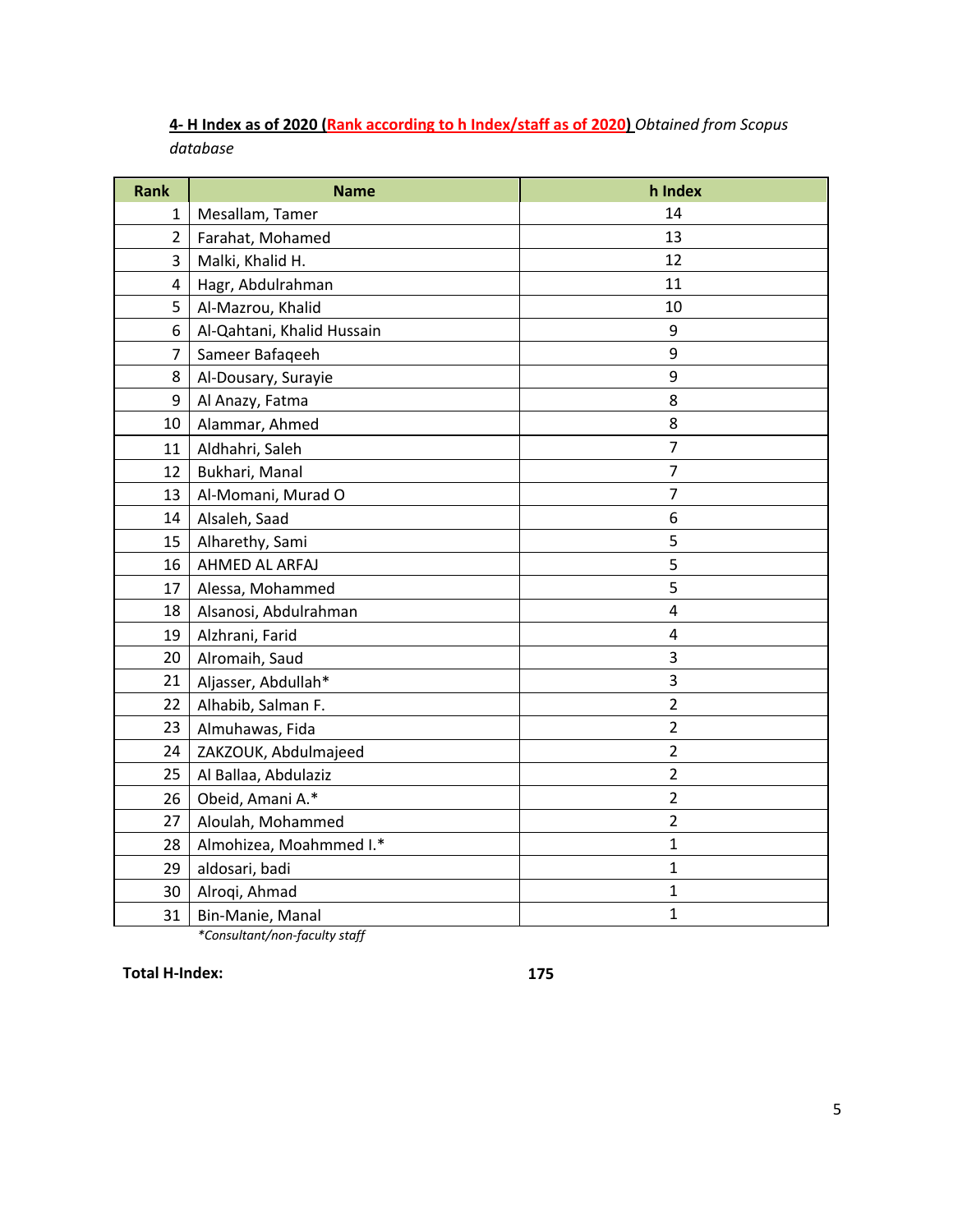

## **5- Trend of research outcome from 2011-2020 (only ISI published articles)**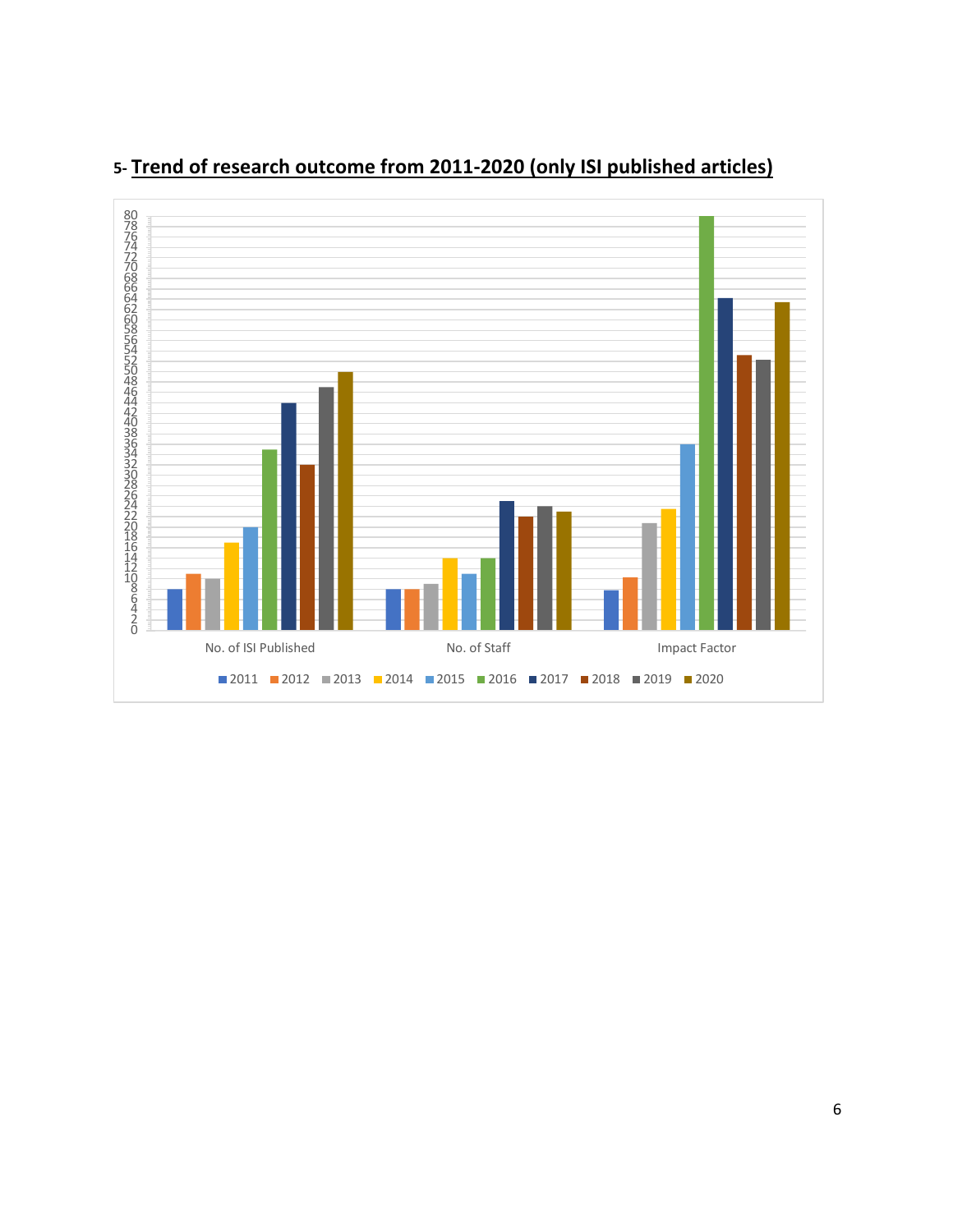## **6- Research outcomes of subspeciality fellowship programs (Rank according to average number of ISI publication/fellow)**

| Rank           | <b>Subspecialty</b>                                                             | # Fellows      | # Publications | Average |
|----------------|---------------------------------------------------------------------------------|----------------|----------------|---------|
| 1              | <b>Otology/ Neurotology &amp; Lateral</b><br><b>Skull Base Surgery</b>          | 6              | 13             | 2.2     |
| $\overline{2}$ | <b>Facial Plastic Surgery</b>                                                   | $\overline{2}$ | 2              |         |
| 3              | <b>Rhinology &amp; Skull Base Surgery</b>                                       | 5              | 5              |         |
| 4              | Paediatric Otolaryngology &<br><b>Airway Surgery</b>                            |                |                | 0.5     |
| 5              | <b>Head &amp; Neck Oncology Micro</b><br><b>Vascular Reconstructive Surgery</b> | $\mathbf{z}$   |                | 0.5     |
| Total          |                                                                                 | 17             | 22             | 1.3     |

## **7- Research Key Performance Indicators (KPIs)**

- 1. Average # of publications/staff=  $50/30 = 1.66$  (Compared to 1.52 in 2019)
- 2. Percentage of staff involved in research= 22/30= 73% (Compared to 77% in 2019)
- 3. Percentage of staff without publications 8/30= 27% (compared to 23% in 2019)

### **Interpretations**

Compared to 2019 report,

- There is an obvious increase in the quality of research outcomes of the department reflected by the high cumulative impact factor of publications reaching 63.48 compared to 54.27 in 2019.
- Improved citation index of the staff from total H index of 153 to 175
- There is a slight increase in the number of the ISI publication by 2 articles
- The average publication/staff has increased by almost 0.14
- Percentage of staff involved in research has deccreased by 4%